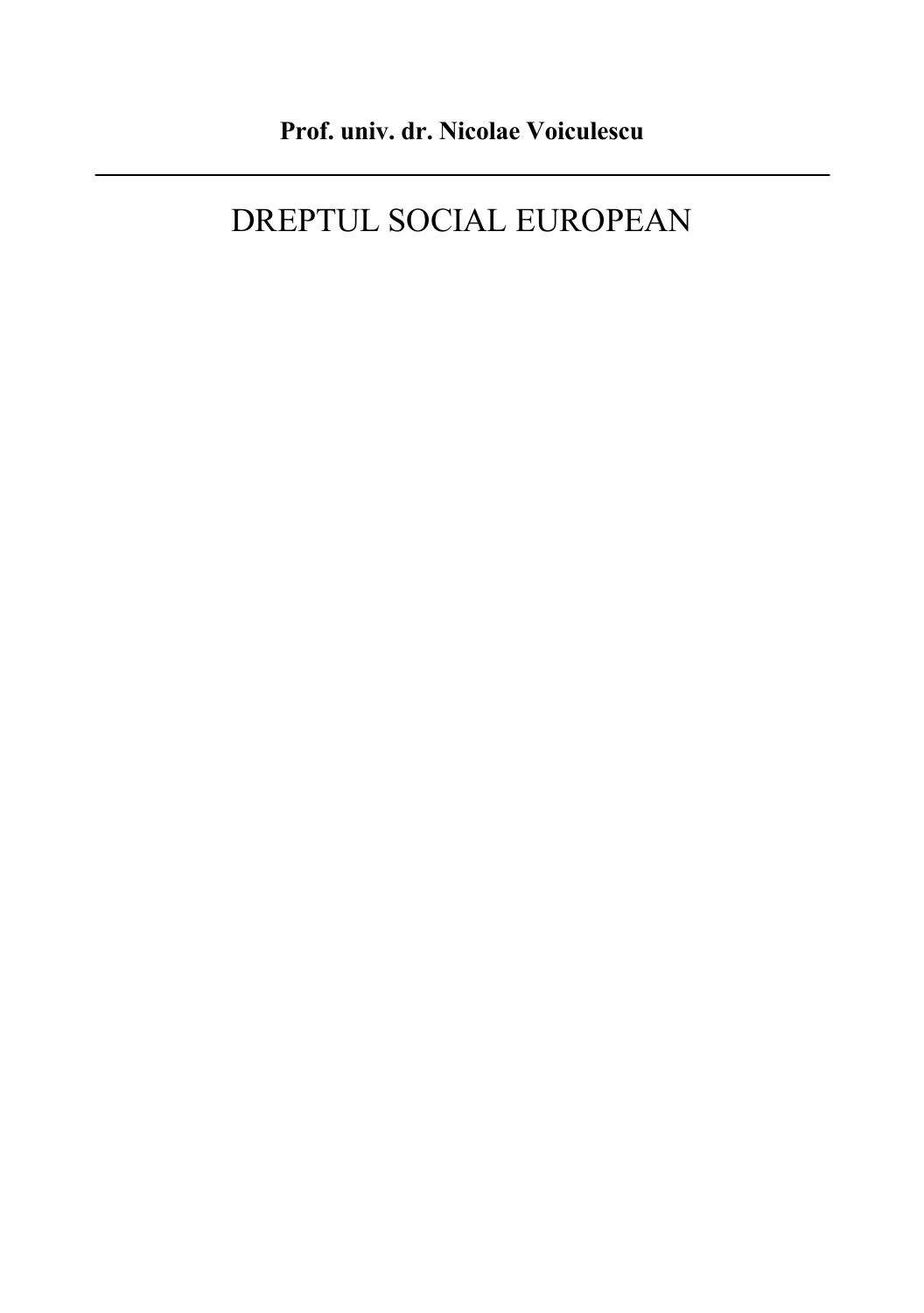*Lucrarea a fost elaborată luându-se în considerare legislația internă și internaĠională adoptată până la data de 1 aprilie 2014.*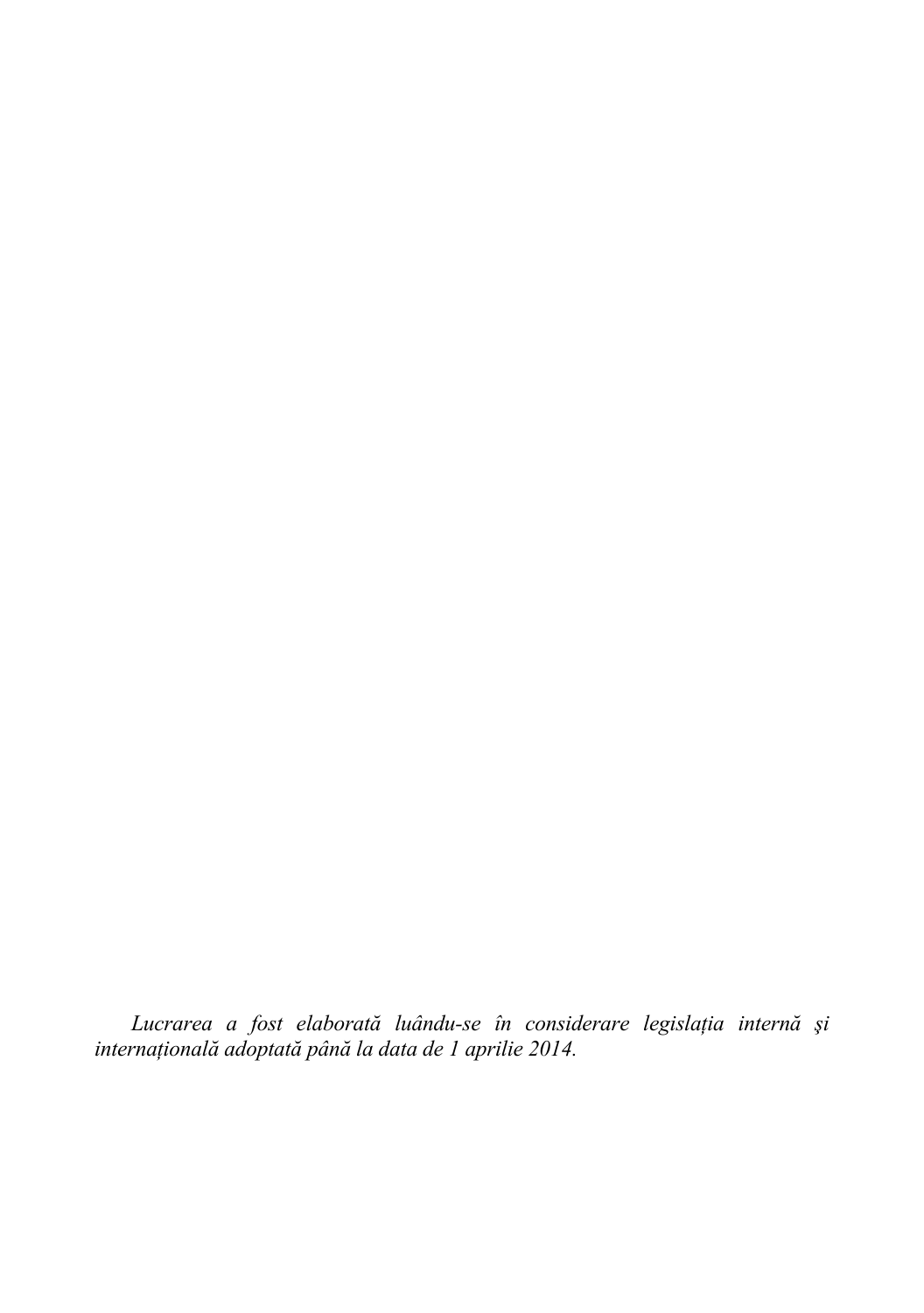**Prof. univ. dr. Nicolae Voiculescu**

# **DREPTUL SOCIAL EUROPEAN**

**Universul Juridic**  Bucureşti  $-2014-$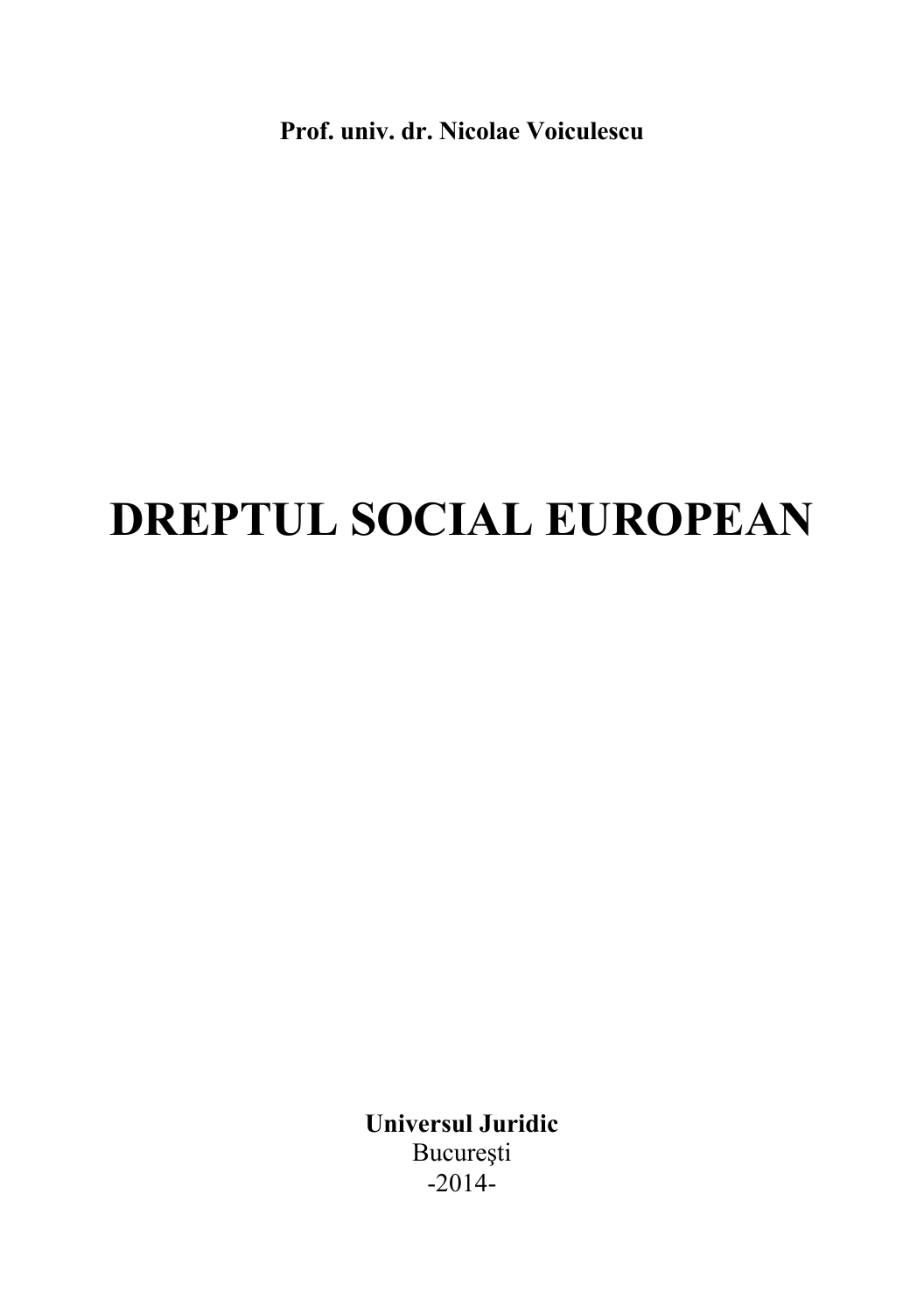### Editat de **S.C. Universul Juridic S.R.L.**

Copyright © 2014, **S.C. Universul Juridic S.R.L.** 

Toate drepturile asupra prezentei ediții aparțin **S.C. Universul Juridic S.R.L.**  Nicio parte din acest volum nu poate fi copiată fără acordul scris al **S.C. Universul Juridic S.R.L.** 

# *NICIUN EXEMPLAR DIN PREZENTUL TIRAJ NU VA FI COMERCIALIZAT DECÂT ÎNSOŢIT DE SEMNĂTURA AUTORULUI ŞI ŞTAMPILA EDITORULUI, APLICATE PE INTERIORUL ULTIMEI COPERTE.*

**Descrierea CIP a Bibliotecii Naționale a României VOICULESCU, NICOLAE Dreptul social european** / Nicolae Voiculescu. – Bucureşti : Universul Juridic, 2014 Bibliogr. ISBN 978-606-673-336-6

**REDACÞIE:** tel./fax: **021.314.93.13** 

349.3(4)

|                            | tel.:   | <b>REDACTIE:</b> Let./1ax: <b>021.314.93.13</b><br>0732.320.666<br>e-mail: redactie@universuljuridic.ro |
|----------------------------|---------|---------------------------------------------------------------------------------------------------------|
| <b>DEPARTAMENTUL</b> tel.: |         | 021.314.93.15                                                                                           |
| <b>DISTRIBUTIE:</b>        | fax:    | 021.314.93.16                                                                                           |
|                            | e-mail: | distributie@universuljuridic.ro                                                                         |

# **www.universuljuridic.ro**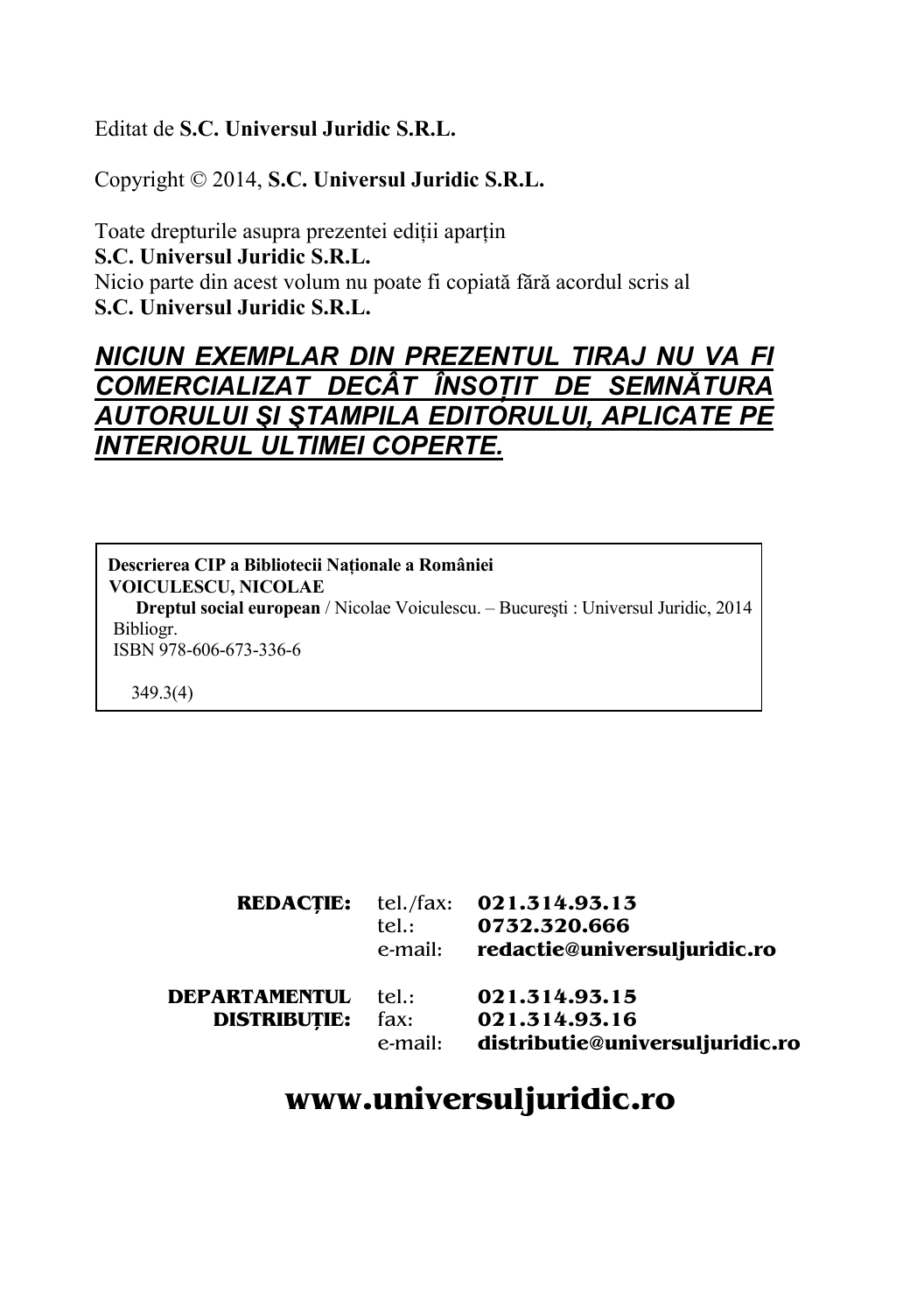*Prof. univ. dr. Nicolae Voiculescu este cadru didactic la Universitatea Titu Maiorescu Bucureşti şi Universitatea Transilvania – Braşov. El are o semnificativă experiență în calitate de diplomat, reprezentant în România al Organizației Internaționale a Muncii și consilier parlamentar. El este, de asemenea, Redactor-Șef al Revistei Române de Dreptul Muncii și Președintele Asociației pentru Promovarea EducaĠiei Permanente.*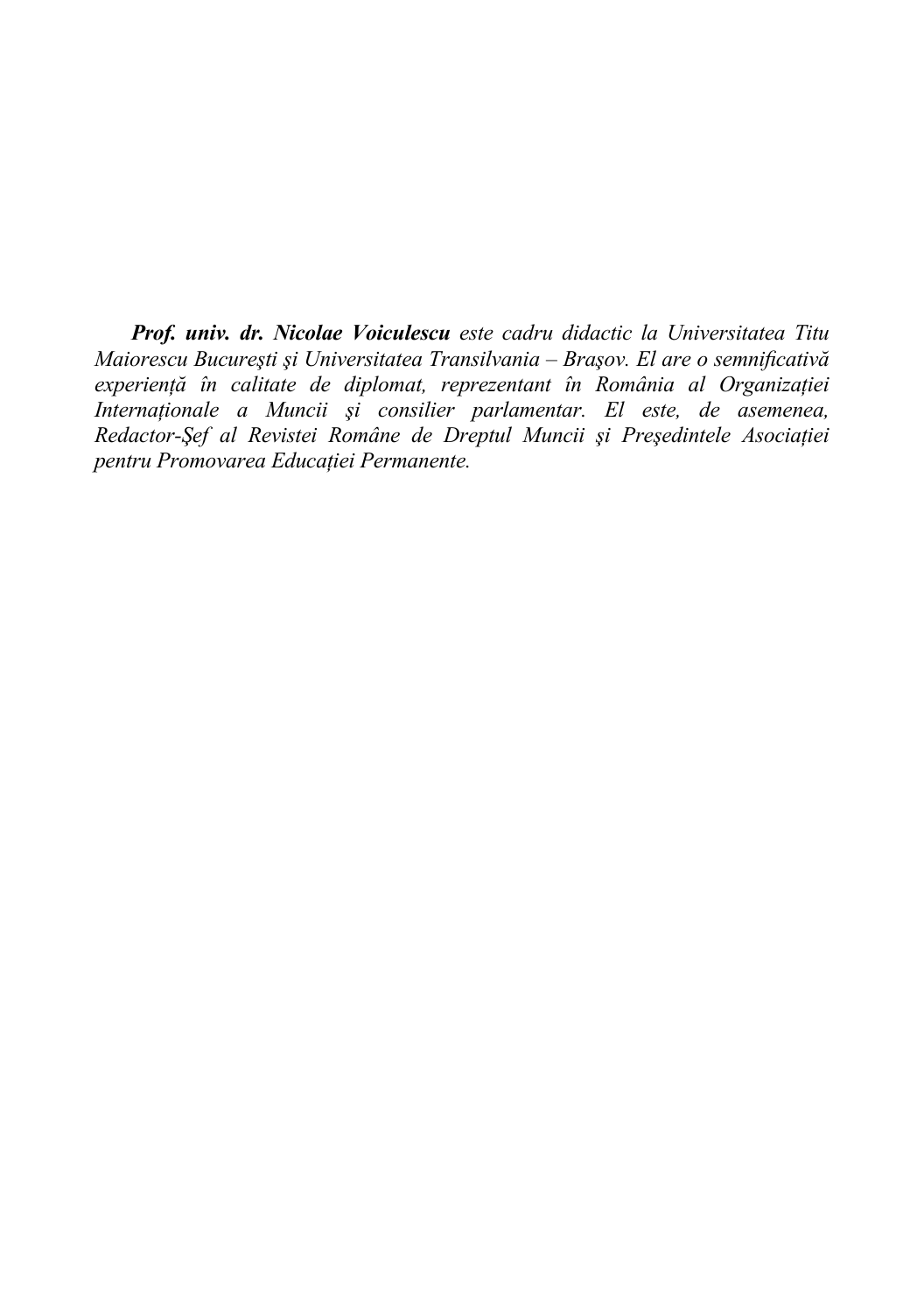## **Cuvânt înainte**

 *Această lucrare continuă cele trei ediĠii precedente ale "Dreptului comunitar*   $a$ *l* muncii" care spre satisfacția mea au fost bine primite de către cei interesați în *domeniu.* 

 $S$ *chimbarea de titlu este urmarea nu numai a evoluțiilor importante înregistrate în dreptul Uniunii Europene, dar și a dorinței mele de a prezenta dintr-o perspectivă* mai largă problematica juridică și instituțională ce se raportează la *modelul social european.* 

*Lucrarea este şi concretizarea convingerii proprii că abordarea socială este o condiĠie indispensabilă a succesului ideii europene şi a fiecărui stat membru, cu atât mai mult cu cât contemporaneitatea confruntă lumea la nivel global cu provocări fundamentale a căror rezolvare solicită luarea în considerare tocmai a acestor aspecte.* 

**Autorul**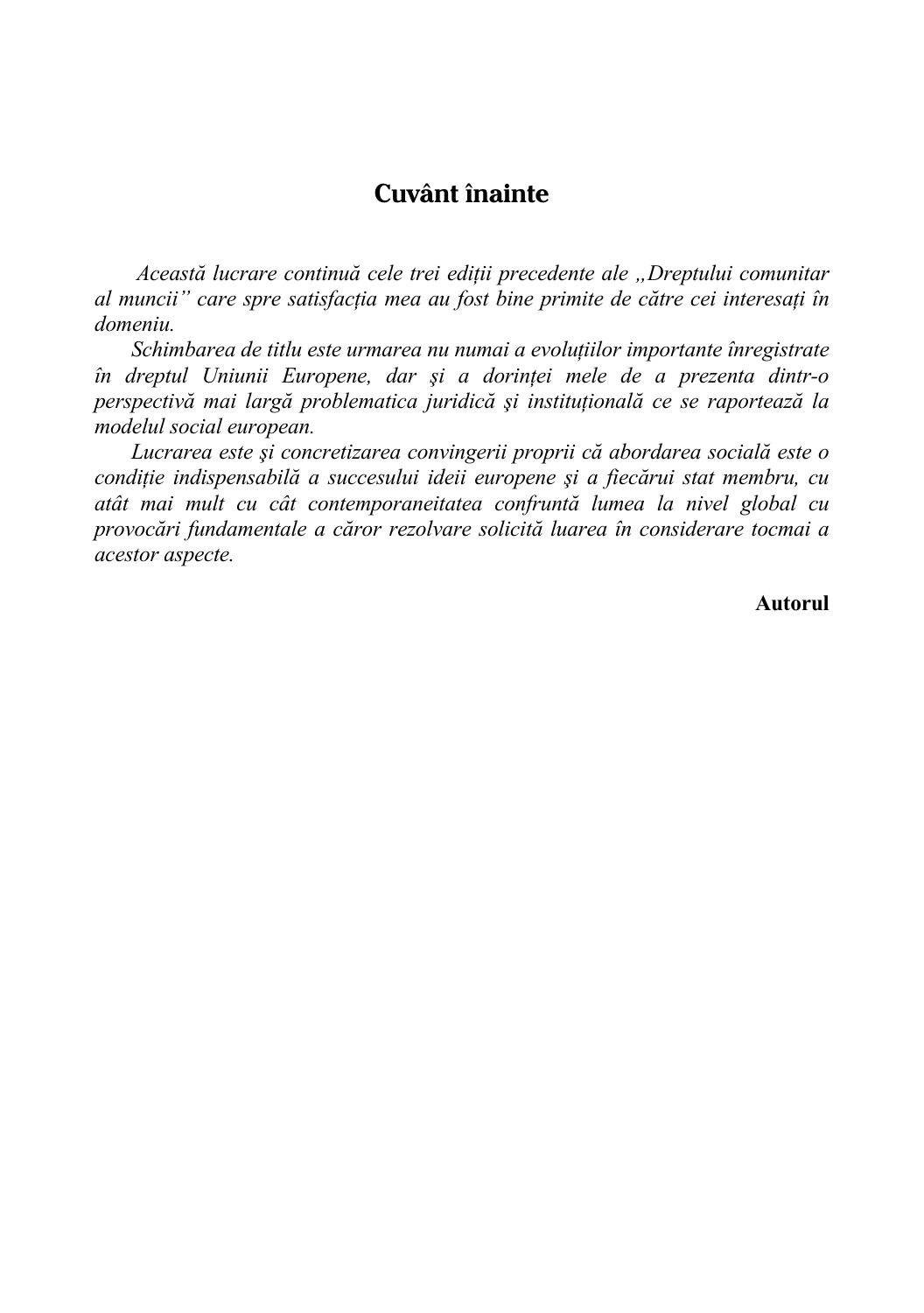## **ABSTRACT**

#### **PART I. THE EUROPEAN SOCIAL LAW AND THE EUROPEAN SOCIAL MODEL**

The notion of European social model is defined by a high level of social protection services of general interest, the existence of social dialogue, involving coordination with collective agreements negotiated by the social partners, a special focus on social cohesion, a common set of core values, such as: political pluralism, non-discriminatory policy, tolerance, solidarity and equality between women and men, levels as high employment, sustainable and non-inflationary growth, economic competitiveness, quality of life and the environment. Some important documents clarify the content of the notion: The Treaty on the Functioning of the European Union and Europe 2020 Strategy.

The European social model is the most appropriate in the present conditions at the global scale. In order to overcome problems as unemployment, poverty, lack of food, water and energy resources, is necessary to put in practice policies based on social solidarity and responsibility towards society.

Romania, which faces with severe social problems, has a significant chance to alleviate these difficulties if the European Union policies and legislation will be applied and observed, taking into consideration the national particularities.

#### **PART II. INTERNATIONAL ORGANIZATIONS WITH COMPETENCIES IN THE PROMOTION OF ECONOMIC AND SOCIAL RIGHTS**

#### **The United Nations Organisation system**

Some very importants documents adopted by United Nations contain provisions concernind economic and social rights, the Universal Declaration of Human Rights and International Covenant on Economic, Social and Cultural Rights.

#### **International Labour Organization**

International Labour Organization, the oldest and largest specialized institution of the United Nations was founded in 1919 by the Treaty of Versailles stressing the fundamental idea which was included in the Constitution that a universal and lasting peace not can be established only on social justice.

One of the main tasks of the International Labour Organization has been since its creation, improvement of working life by building a comprehensive code of laws and practices. It may be said therefore that the ILO has developed the international labour law through the 189 conventions and 202 recommendations adopted by 2014. Content analysis of these rules demonstrates that the ILO has a general competence, on them, in fact, all aspects of labour and social security.

Ratification of one or other of ILO Conventions by the state involves a commitment to take the necessary measures to effect the provisions thereof. According to the ILO Constitution, a control system based on regular reports and or based on complaints and claims.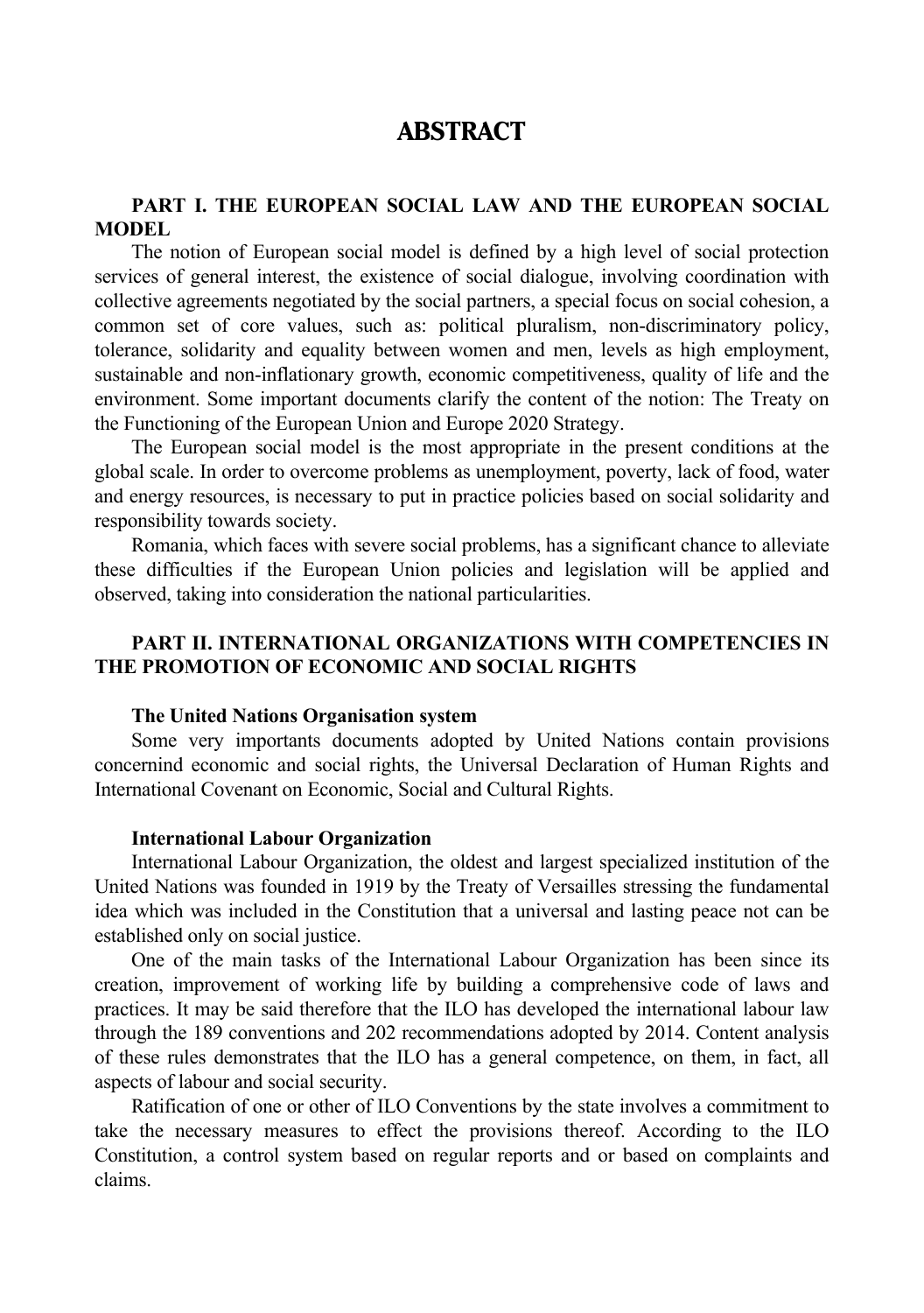Romania ratified all the ILO conventions dealing with fundamental human rights at the workplace.

In recent years, the International Labour Organization has been concerned with studying the effects of economic globalization processes have on employment in general and on quality of life in all states in particular. In thes respect, in 2009 was adopted the Global Jobs Pact. The fundamental objective of the Global Jobs Pact is to provide an internationally agreed basis for policy-making designed to reduce the time lag between economic recovery and a recovery with decent work opportunities. Specialists organization noted that the discussions on this subject is difficult because of the political and geographical differences. Also, attention and analysis is focused more on markets and the gains or losses than on the potential economic effects of globalization on the life and work of individuals, their families and society.

#### **Council of Europe**

Council of Europe has as statutory principles: pluralistic democracy, respect for human rights and rule of law. The legislative activity of the Council of Europe has resulted in the development of the 203 European conventions and agreements by 2008 and the Protocols thereto, most open to ratification or accession and the countries that are not part of the organization. Among them an importance they place the European Convention on Human Rights and the European Social Charter.

Most of the rights and freedoms protected by the European Convention on Human Rights are civil or political. Economic and social rights are guaranteed by the European Social Charter. However, some rights provided by the European Convention of human rights are social and, as such, in promoting them is to use the protection provided by the Convention, namely the European Court of Human Rights. These are: Prohibition of slavery and forced labor (Article 4), freedom of expression (Art. 10), freedom of assembly and association and right to form trade unions (art. 11) and Right to education (Art. 2 of Protocol no. 1).

European Social Charter has its origins in the Universal Declaration of Human Rights in 1948, art. 22-25 of which establishes a number of social rights. On 3 May 1996 was adopted the revised European Social Charter, and ratified by Romania by Law no. 74 of 3 May 1999, which replaces the Charter of 1961. His text includes the social rights guaranteed by the Charter of 1961, with a number of amendments, the rights guaranteed by the Additional Protocol of 1988 and a series of new rights untill a number of 31. Romania ratified a number of art. 17 and 65 numbered paragraphs.

European Social Charter was assessed positively because, in its essence, is an overview of international labor law, as developed mainly in the International Labor Organization, gathering in a single document the general principles stated disparate in many conventions of this organization.

On the other hand, the 31 articles of the European Social Charter (revised) reflects in a way the Council of Europe on the concept fundamental social rights. The author specifies that many of the rights will be find developed by European Union rules, the testimony of European systems complementarity in this matter.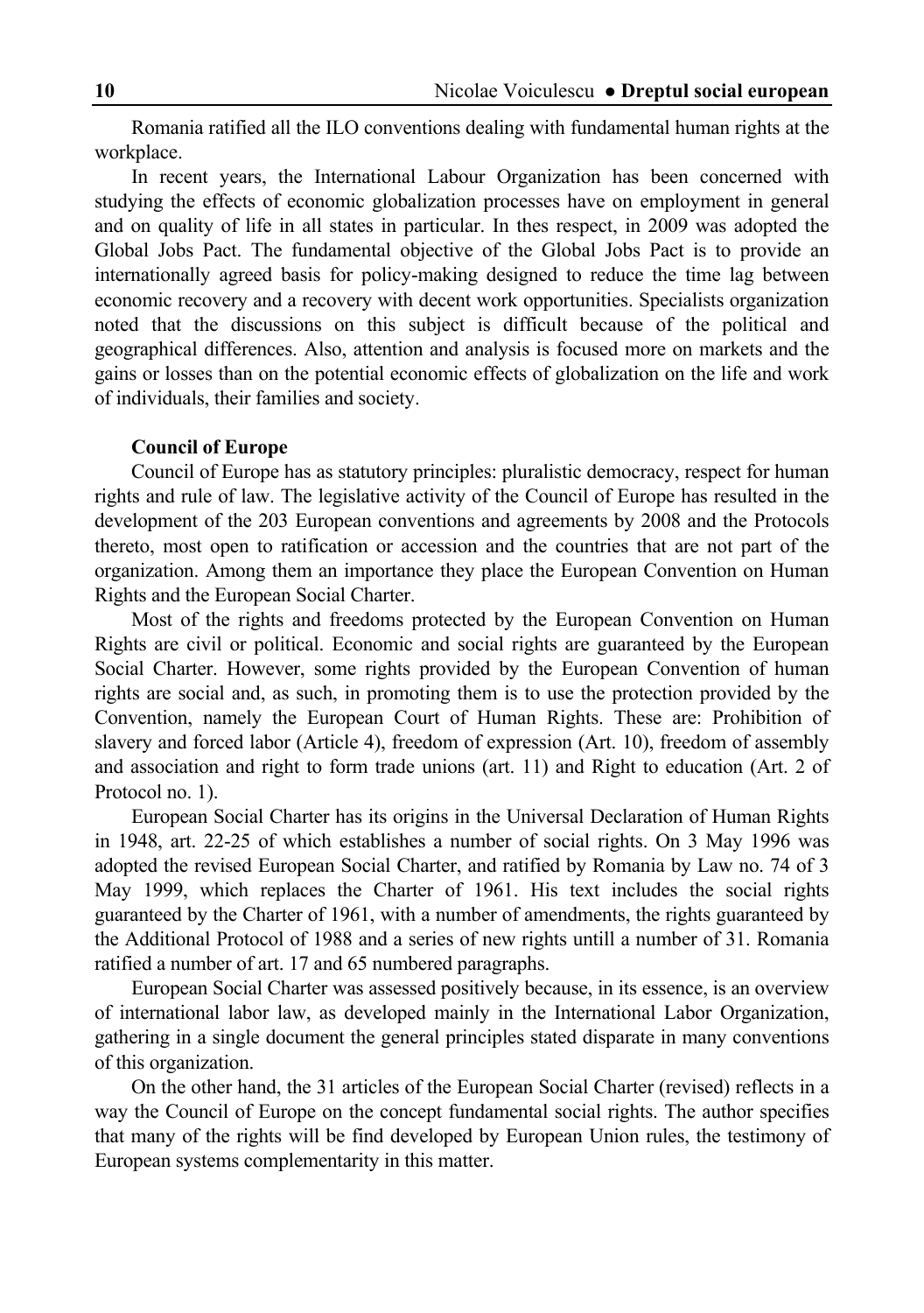#### **PART III. EUROPEAN UNION SOCIAL LAW**

#### **Chapter I. Institutions, sources and characteristics of the European Union law**

This 3rd part begins with the presentation of the EU institutions with responsabilities in the adoption of the social standard, the sources of the EU law, as well as the characterics of the European juridical order.

#### **Chapter II. Free movement of persons and labour force**

One of the fundamental freedoms of Community law is the free movement of persons and labour force. The author focuses on the analysis of free movement of workers provided by art. 45-48 of the Treaty on the Functioning of the European Union.

Thus, it emerged that European legislation refers to "workers" within the meaning of European law and not national law. In the Lawrie-Blum Case, the Court noted that the area in which benefits are provided and legal nature of the link which binds the worker the employer shall be without interest for the application of Article 48 of the Treaty.

Material content of the free movement of workers includes: right of entry and residence, freedom of access to employment and equal treatment, right to remain in a Member State after a person was employed in that State, employment in public administration, Restrictions on the right of entry and right of residence on grounds of public policy, public security and public health. The content of the book presents the legislative and the essential case-law of the European Court of Justice.

In line with the decisions of the European Union Court of Justice, it is shown that the right of residence is a right conferred directly by the Treaty and is not subject to the condition than exercising an economic activity. Also, are presented the principles of free access to employment and freedom of employment in that any citizen of a Member State is entitled to work as a person employed on the territory of another Member State, under the same conditions as nationals of that state.

*Directive 2004/38/EC* of the European Parliament and of the Council of 29 April 2004 on the right of citizens of the Union and their family members to move and reside freely within the territory of the Member States has been transposed into domestic law through the Emergency Ordinance no. 102 of 14 July 2005 on free circulation in Romania of the citizens of EU member states and European Economic Area.

Also is presented a the Regulation (EU) No 492/2011 of the European Parliament and of the Council of 5 April 2011 on freedom of movement for workers within the Union. This Regulation reaffirms the the freedom of movement for workers which should be secured within the Union. The attainment of this objective entails the abolition of any discrimination based on nationality between workers of the Member States as regards employment, remuneration and other conditions of work and employment, as well as the right of such workers to move freely within the Union in order to pursue activities as employed persons subject to any limitations justified on grounds of public policy, public security or public health.